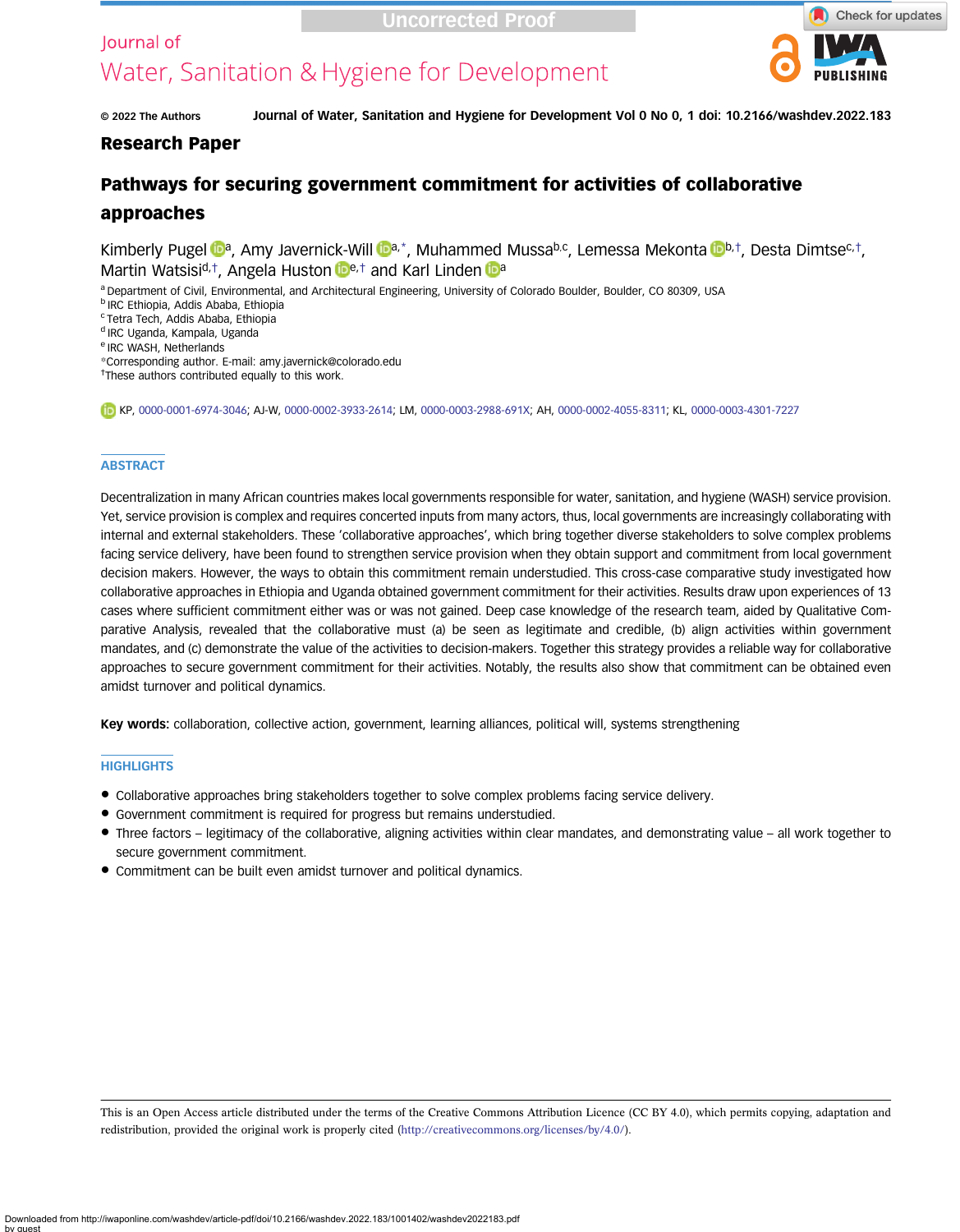#### Journal of Water, Sanitation and Hygiene for Development Vol 0 No 0, 2

#### GRAPHICAL ABSTRACT



# **INTRODUCTION**

Decades after many governments in Africa decentralized service provision mandates to regional, town, or district governments, local governments still face many obstacles in providing reliable and safe water, sanitation, and hygiene (WASH) services to their citizens. Suffice to say, widespread infrastructure access and functionality still remain out of reach, plagued by complex challenges of water scarcity, low infrastructure investment, inadequate financing mechanisms, and climate change – problems that exceed the scopes and skillsets of any single agency or department. At the same time, hefty responsibilities have been placed on the shoulders of local governments who have limited resources with which to take them on. National and global development goals have set ambitious targets for universal access to reliable, safe WASH services for all. Reaching Ethiopia's 10-Year Development Plan (2020–2030), the Government of Uganda's Third National Development Plan, and the United Nations Sustainable Development Goals (SDGs) will require the collective and purposeful effort of a diverse set of stakeholders.

Local governments are thus increasingly collaborating with internal and external stakeholders to solve these problems and strengthen local systems for service delivery (see [Darteh](#page-11-0) et al. 2019). In alignment with this shift, a highly structured, multiyear, and intensely collaborative type of development program, called 'collaborative approaches' have been increasingly applied by WASH implementers, ranging from international agencies to national or sub-national governments. Collaborative approaches are defined here as development programs that bring local-level stakeholders together to address shared, complex problems through joint action and mutual responsibility. These are more than typical partnerships more widely prevalent in the development sector – a rigorous cross-case comparison of collaborative approaches in Eastern Africa found that some ways in which these approaches are different from typical partnerships and coordination platforms include establishing 'hub' organizations to lead and coordinate the effort, securing multiple years of funding for jointly implemented projects, bringing together the same set of stakeholders in quarterly meetings, and collectively identifying the problems they will address ([Pugel](#page-12-0) et al. 2021). The authors direct readers to a detailed review of literature on collaborative approaches in limited-governance and low-income contexts [\(Pugel](#page-12-0) et al. 2020), which notes the dearth of rigorous research on collaborative approaches in low- and middle-income countries and development contexts.

The emergence of collaborative approaches also responds to a longer term trend toward local government-centered development whereby solutions are developed and championed by local and national actors rather than imported by development actors ([World Bank Group & UNICEF 2017\)](#page-12-0). Furthermore, they align with the sustainability-oriented approaches called for in the SDGs, shifting from building infrastructure to building and strengthening the policies, institutions, financing mechanisms, and other systems required to strengthen reliable water and sanitation service delivery [\(USAID 2014](#page-12-0)).

Recent research has found that a key aspect to collaborative approaches making progress is government commitment ([Pugel](#page-12-0) et al. 2021), yet there is nascent research regarding how collaborative approaches can gain and maintain government commitment. Thus, alongside the growth of collaborative approaches arises the need for well-founded strategies for how collaborative approaches can gain and maintain government commitment. These strategies are needed because even though collaborative approaches will involve government actors and actively support government agendas, meaningful commitment can remain out of reach in many cases, even after multiple years of work. Some reasons for a lack of commitment include the political environment, such as how political reform and turnover can often dissolve hard-earned commitment seemingly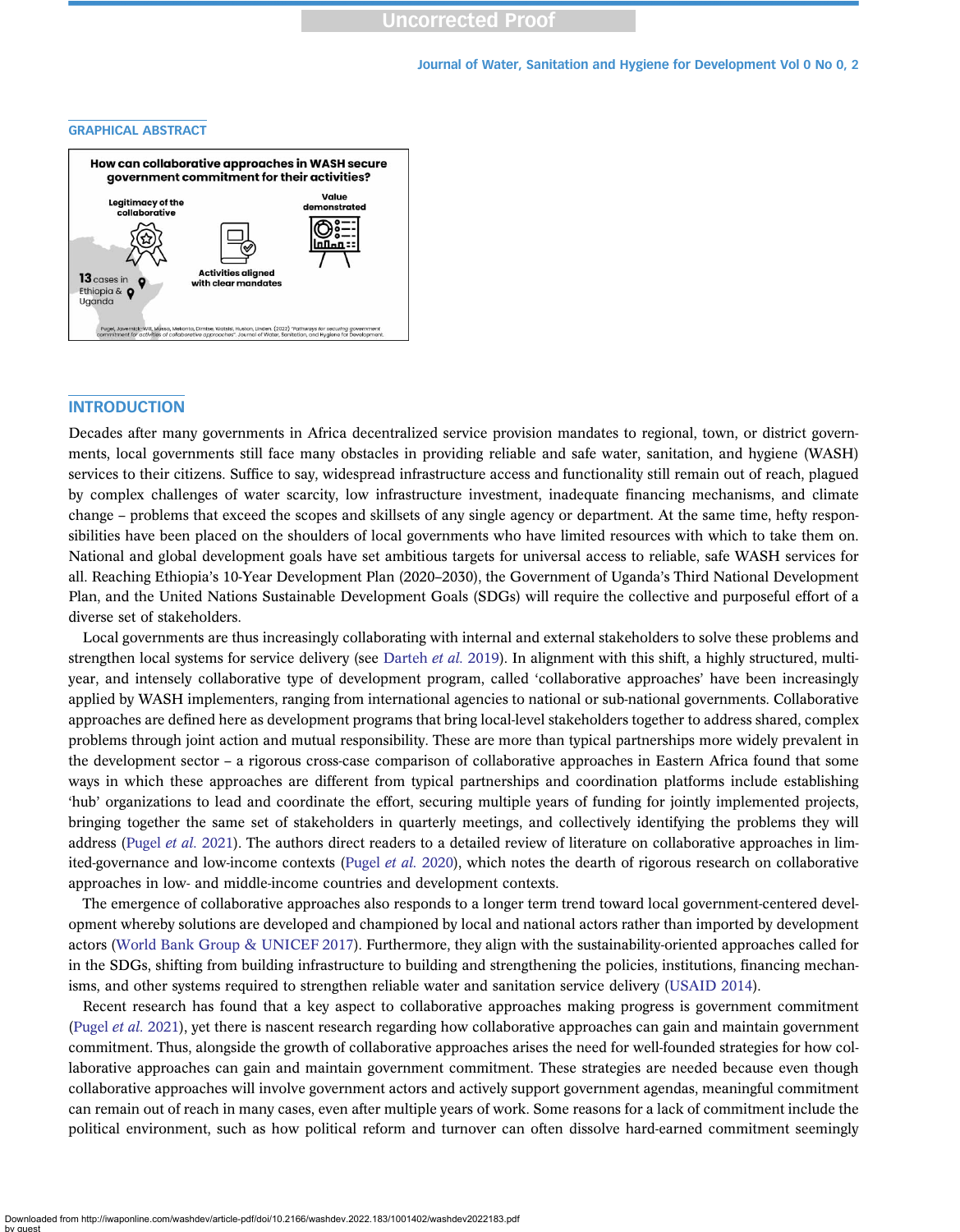overnight. Yet, other reasons for a lack of commitment fall on the shoulders of the collaboratives themselves, who did not prove their work to be more valuable than the countless other priorities of decision-makers. In reality, the changes sought by collaborative approaches often take many years to come to fruition, meaning that their activities must also compete with activities that produce more immediate results or other 'lower-hanging fruit'. Nonetheless, there are many collaborative approaches that have successfully built government commitment.

To better understand what enables government commitment in collaborative approaches, we systematically analyze combinations of key factors in 13 instances where government commitment was either gained or not gained, using Qualitative Comparative Analysis. As a result, this study presents practical and evidence-based strategies for collaborative approaches.

This manuscript first covers the current state of literature, outlining how collaborative approaches need government 'uptake of recommendations' to make progress, how 'uptake' is comprised of commitment followed by action, and finally, as 'commitment' is similar to the oft-studied concept of 'political will', we then review factors that have been found to secure political will. After tying this back to the idea of 'commitment' in an overview of the research context and cases, we delve into our methodology, followed by a presentation and discussion of the results and implications.

#### Collaborative approaches rely on government uptake

By their nature, collaborative approaches are highly intertwined with government, who are the responsible authorities for ensuring service delivery takes place [\(Uganda Legal Information Institute 1997](#page-12-0)). Pugel et al. [\(2021\)](#page-12-0) found that progress on goals of the collaborative group hinges on government actors taking up and acting on the group's recommendations. Furthermore, they documented how this 'uptake' can waver and change over time: 'Implementers must continually maintain and regain government [uptake] over the long lifetime of a collaborative approach, especially in contexts affected by political dynamics, shifting priorities, and turnover' (2021, p. 10). Implementers and funders of collaborative approaches, they argued, must make purposeful, concerted, and regular efforts to gain the support and commitment of relevant government decision makers. These findings expanded existing knowledge of the role of government in collaborative approaches, which fail to acknowledge the importance of government uptake of recommendations of the collaborative. Previously, theory has only focused on the importance of government endorsements ([Lasker](#page-12-0) *et al.* 2001) and involvement of government either as leaders ([Ansell & Gash 2007\)](#page-11-0) or as members ([Gray & Purdy 2018](#page-11-0)).

Notably, the lack of published knowledge on government uptake may partially be due to the fact that virtually all theories and frameworks related to collaborative approaches (e.g. [Ansell & Gash 2007](#page-11-0); [Gray & Purdy 2018\)](#page-11-0) have been based on cases in high-income countries and non-development contexts, which experience very different governing regimes [\(Pugel](#page-12-0) et al. [2020\)](#page-12-0). Because existing theories insufficiently cover government uptake, strategies for how collaboratives can gain and maintain government uptake for their activities have likewise not been investigated in literature but are particularly relevant to the WASH sector.

#### Uptake consists of commitment and action

Gaining government uptake of recommendations from collaborative approaches requires first commitment and then action, where action relies on access to funding mechanisms to follow through on those commitments. This study focuses on the first step: commitment to an activity. The idea of commitment is highly related to the oft-studied concept of 'political will'. As such, we will refer to the concept of 'political will' when reviewing literature, but shift back to 'commitment' when discussing the WASH context and collaborative approaches.

Political will is defined by Post et al. [\(2010](#page-12-0), p. 659) as 'The extent of committed support among key decision makers for a particular policy solution to a particular problem'. In WASH work at sub-national levels, political will is a matter of the government committing and taking responsibility for policy implementation. The phrase is often used to encapsulate the complicated processes, incentives, and politics that are deeply embedded in WASH systems. The concept of political will remains nebulous as it can be simultaneously blamed for why change efforts fail ([Tsinda](#page-12-0) et al. 2021) and praised as a driver for why they succeed ([Eliasson 2013\)](#page-11-0).

To overcome this obscurity, significant efforts have been made to understand the inner workings and drivers of political will. Multiple factors have been found to influence political will, including: the perception that the problem exists and is urgent ([Kingdon & Stano 1984](#page-12-0); [Shiffman 2003](#page-12-0)); the strategic framing of issues to be seen as legitimate and valuable [\(Roche](#page-12-0) et al. 2018); the legitimacy of those proposing the policy or recommendation ([Roche](#page-12-0) et al. 2018; [Bogenschneider](#page-11-0)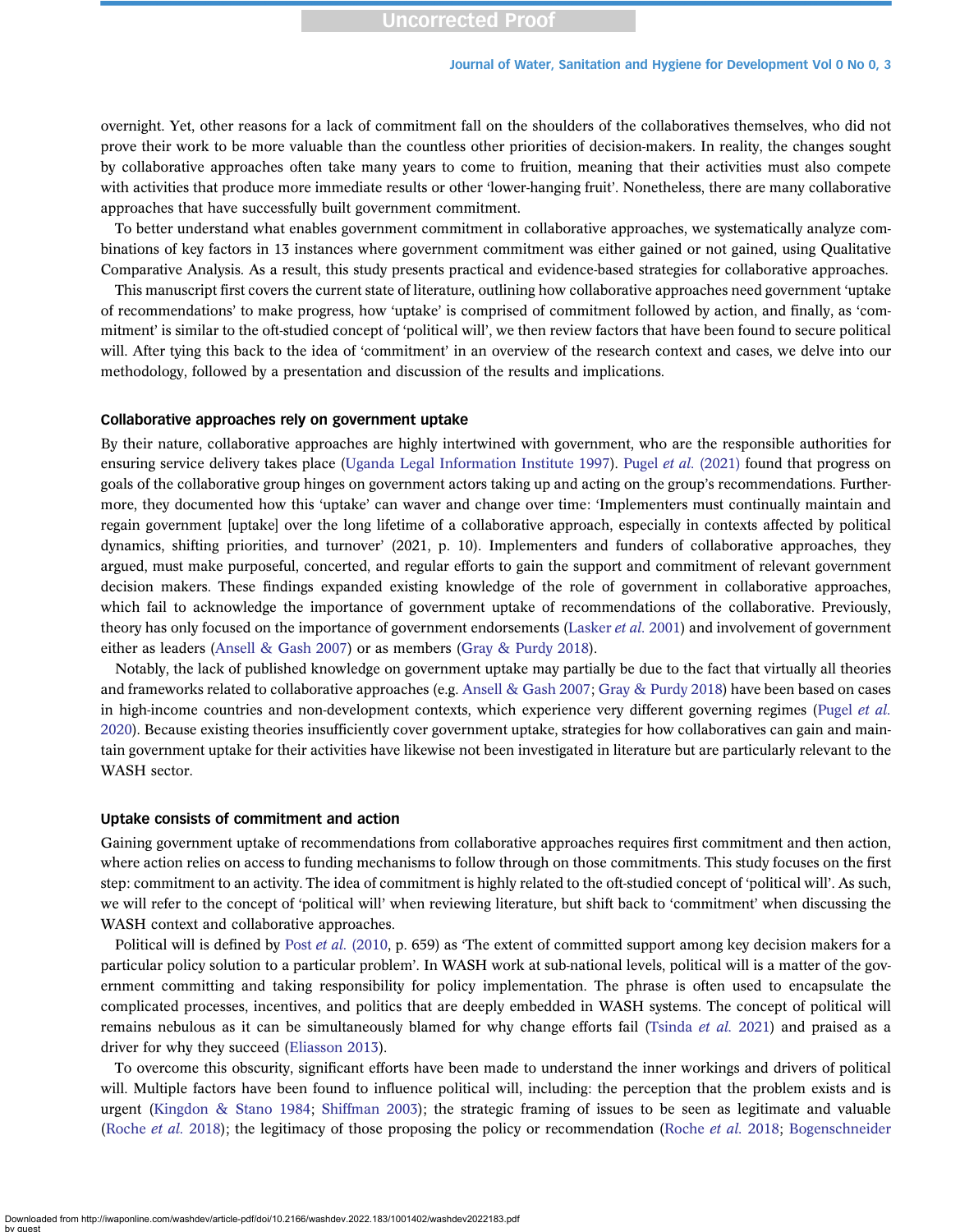[& Corbett 2021](#page-11-0)); the existence of similar ongoing efforts ([Pierson 2000](#page-12-0)); and perhaps most important and most challenging in reality, the overarching interests and priorities of decision makers [\(Fritzen 2005;](#page-11-0) [Bogenschneider & Corbett 2021\)](#page-11-0).

Notably, when applied to the context of collaborative approaches, these theories have one main limitation. Despite the wealth of theory on drivers of political will and government commitment, no theories have focused specifically on how collaborative approaches can obtain government commitment for their activities. We posit that the nature of collaborative approaches in WASH mean that their strategies for securing commitment may be different from strategies identified by existing theory. For example, it may be easier for them to build upon ongoing initiatives or address existing priorities because they involve decision-makers and technical government officials in the collaborative process, and often these decision-makers have already agreed on some program goals in advance. At the same time, it may be more challenging for them to contribute to ongoing efforts or address existing priorities due to the frequent turnover and shifting priorities in some WASH contexts. We presume that donor power dynamics may also play a role, where decision-makers may be more receptive to a donor's priority if it means additional funding could be secured for their district or town. Ultimately, in light of the many ways that commitment can be gained more broadly, there remains a need to investigate how collaborative approaches specifically can secure government commitment for their activities.

#### Research question and context

The current study answers the question: What combinations of factors allow collaborative approaches in WASH to build government commitment for their recommendations? We investigate this by looking at instances where commitment was secured, and instances where it was not, by collaborative approaches seeking to strengthen WASH service delivery in Ethiopia and Uganda.

Five of the authors of this study are field experts from international non-governmental organizations that either managed or facilitated one of five separate collaborative approaches in Ethiopia or Uganda. Field experts' direct role in the collaborative approaches meant they were the most knowledgeable about the work but also heavily invested in its success, thus, the remaining authors were university partners who conducted data analysis in a way that ensured consistency and rigor across cases while also allowing field experts to be closely involved in identifying factors and interpreting results.

From 2017 to 2021, these collaborative approaches regularly convened a diverse array of local stakeholders at the district or town level to identify solutions critical to improving water or sanitation services in their district or town. At the start of the project, all collaboratives obtained government permission to operate and willingness to participate. All collaboratives were originally managed by international non-governmental organizations, with leadership and close involvement of relevant government entities. Stakeholders included decision makers and other government agencies and municipalities from water, sanitation, health, education, finance, and/or environment sectors; civil society organizations; private sector; academic institutions; and community representatives. Over time, some collaboratives passed leadership roles such as facilitation, setting agendas, inviting participants, and securing funding over to key government officials.

All collaborative approaches were broadly seeking to improve sanitation or water services, but the specific activities they focused on to improve services varied. Each of these five collaborative groups of local stakeholders, or 'collaboratives', had two or three focus areas (for a total of 13 across all five collaboratives). For example, a town-level collaborative in Ethiopia had two task teams focused on improving sanitation service delivery in the town, with one focused on building consensus on a fecal sludge dumping site and the other focused on standardizing management of shared latrine facilities. Some focus areas gained more traction and commitment from government decision makers than others. Thus, the 13 focus areas, originating from the five collaboratives, were considered separate cases for this study.

Throughout this paper, the following terms will be used: each 'case' will represent one *focus area*, a specific topic defined by a collaborative, a group of local stakeholders working together as members of the collaborative approach. Each focus area could comprise a few distinct activities. For example, the first case A1 was the focus area of maintenance in Collaborative A, which included a set of activities including setting up a spare parts supply shop and formalizing water user associations for maintenance of rural water infrastructure in the Collaborative A district ([Table 1](#page-4-0)).

# **METHODS**

This study used an action-research approach to data collection and analysis, where members of the research team were themselves the implementers of the collaborative approaches ([McTaggart 1991](#page-12-0)). A deeply embedded research team enabled continuous access to rich context-specific case knowledge throughout the entire program. Additionally, over 2,500 pages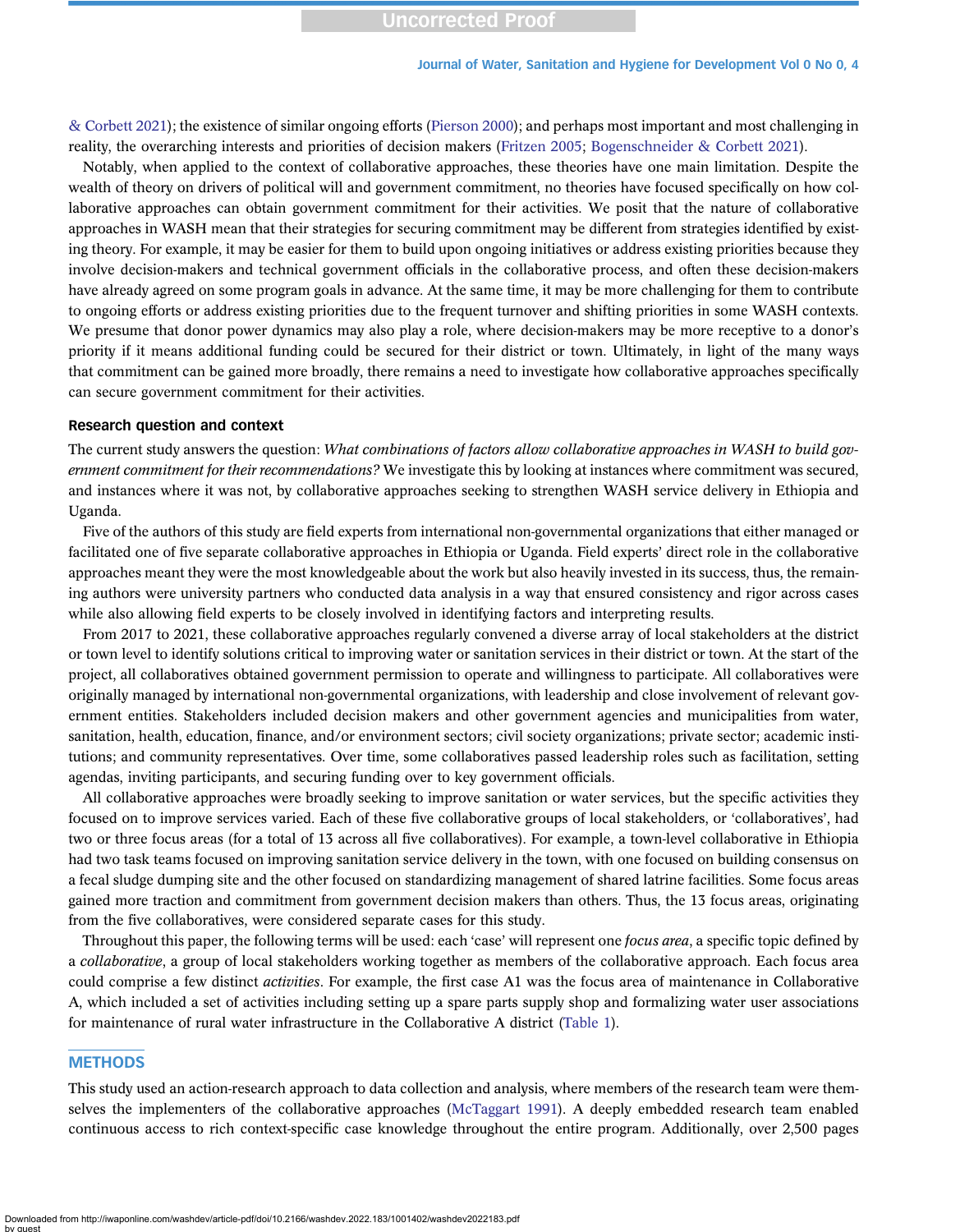#### Journal of Water, Sanitation and Hygiene for Development Vol 0 No 0, 5

| Alias<br>#     |                | <b>WASH Sub-sector</b> | <b>Focus area</b>          | Collaborative | <b>Country</b> |
|----------------|----------------|------------------------|----------------------------|---------------|----------------|
| 1              | A1             | Water                  | Maintenance                | A             | Ethiopia       |
| 2              | A2             | Water                  | Monitoring                 | A             | Ethiopia       |
| 3              | A <sub>3</sub> | Water                  | Master planning            | A             | Ethiopia       |
| $\overline{4}$ | B1             | Water                  | Maintenance                | B             | Ethiopia       |
| 5              | B <sub>2</sub> | Water                  | Monitoring                 | B             | Ethiopia       |
| 6              | B <sub>3</sub> | Water                  | Master planning            | B             | Ethiopia       |
| 7              | C <sub>1</sub> | Sanitation             | Fecal sludge disposal site | C             | Ethiopia       |
| 8              | C <sub>2</sub> | Sanitation             | Shared latrines            | C             | Ethiopia       |
| 9              | D1             | Sanitation             | Fecal sludge disposal site | D             | Ethiopia       |
| 10             | D <sub>2</sub> | Sanitation             | Shared latrines            | D             | Ethiopia       |
| 11             | E1             | Water                  | Political engagement       | E             | Uganda         |
| 12             | E2             | Water                  | Community involvement      | E             | Uganda         |
| 13             | E <sub>3</sub> | Water                  | Local government capacity  | Ε             | Uganda         |

<span id="page-4-0"></span>Table 1 | Cases included in the study

of documentation were collected regularly over the course of 4 years of the program (from March 2017 to March 2021). Documentation included program proposals, signed memorandums of understanding or terms of references, technical assessments, meeting reports, quarterly program reporting, field visit reports, and facilitator diaries. In addition, interviews were conducted with members and facilitators of the collaborative and these interviews were transcribed. All documentation was qualitatively coded as a part of a larger study to build deep case knowledge among all researchers. The research protocol was reviewed by the University of Colorado Institutional Review Board under Protocol #19-0207.

Fuzzy-set Qualitative Comparative Analysis (fsQCA) was then used to conduct a structured cross-case comparison across 13 cases to investigate combinations of factors that contributed to commitment. FsQCA is a cross-case comparative method that provides more structure and replicability that traditional cross-case comparative methods, allowing the research team to investigate all 13 cases simultaneously. FsQCA uses set logic and case knowledge to investigate causal relations, thus making it a hybrid between variable-oriented and case-oriented analytical methods. The authors direct the reader to foundational documents for additional information related to QCA broadly ([Ragin 1987](#page-12-0)) and QCA in the WASH sector specifically [\(Kaminsky & Jordan 2017](#page-12-0)). In brief, the QCA process entails selecting an outcome of interest, identifying factors theorized to contribute to that outcome, evaluating the extent to which each of the factors and outcomes are present in each case, developing categorizations to represent variation, and then following a highly structured comparative process to identify cooccurrence of all factor combinations and the outcome. With the aid of the software, instances of co-occurrence can be further interpreted using Boolean minimization and set theory so that the most influential relationships are identified. Each of these four main steps ([Figure 1\)](#page-5-0) are highly iterative and based deeply in case knowledge, for example the factors and their categories were re-defined many times to best represent this set of cases. These four steps are outlined in detail in the following sections.

#### Step one: select outcome

We define government commitment as 'Significant committed support among key decision makers for a particular activity or set of activities recommended by a collaborative', adapting the definition of political will from Post et al. [\(2010\).](#page-12-0) Significant committed support in our cases were meaningful actions that would be expected to make a difference in the implementation of the case. Examples of this include passing policies or resolutions, implementing policies or major activities, or contributing financially or in-kind to implementation. Significant commitment was demonstrated in D1, for example, when the town deputy mayor called together a technical committee to identify a site location for the fecal sludge disposal facility. Similarly, significant commitment was demonstrated in A1 when the district water office head used part of the revolving fund to secure spare parts for a water utility that the collaborative had helped set up.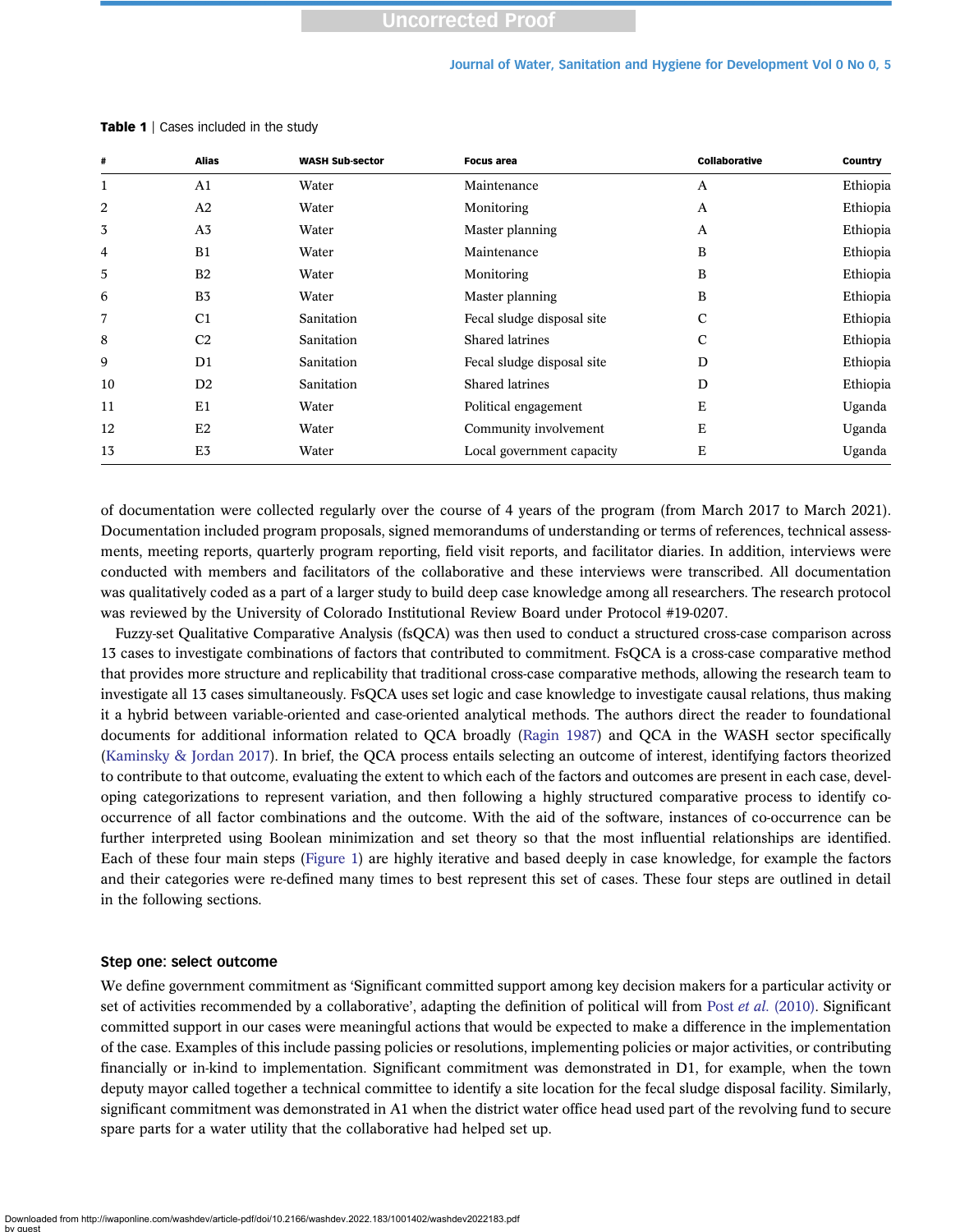<span id="page-5-0"></span>

| <b>Step 1: Select Outcome</b>                                                              | <b>Commitment</b>                                                          |
|--------------------------------------------------------------------------------------------|----------------------------------------------------------------------------|
| Step 2: Identify factors that contributed<br>to outcome in cases                           | $\mathbf{X}$<br>$\mathbf{V}$<br>W<br>Z                                     |
| Step 3: Collect data on factors and outcome<br>for all cases                               | Case 2<br>Case 1<br>X<br><b>Commitment</b><br>Case 1<br>Case 2<br>$\cdots$ |
| Step 4: Develop scoring guide based on<br>theory & case variation, then score cases        | 0000<br>$\mathbf{X}$<br>Commitment $\bigcirc$ O $\bigcirc$ $\bigcirc$      |
| Step 5: Investigate co-occurrence of all<br>possible factor combinations & outcome         | $W + X + Y$<br><b>Commitment</b>                                           |
| <b>Step 6:</b> Use fsQCA software to compare<br>& interpret all instances of co-occurrence |                                                                            |

**Figure 1** | Visual representation and simplification of the methodological steps followed.

If too few decision makers demonstrated commitment or an otherwise insufficient amount of commitment was secured, the case was considered to have not secured significant government commitment. For example, more commitment was needed from the C2 case, where even though the town administration was aware of the need for improved latrine management, there was a lack of follow-up and technical support to the latrine managers.

Data were collected about the extent of commitment gained, then within Step 3, each case expert on the research team, using evidence from process documentation, assessed the relative strength of commitment on a 4-point scale from 0 (low commitment) to 1 (strong commitment). Cases that gained significant commitment but at a slower rate than expected were assigned a strength of 0.66, while a strength of 0.33 was assigned to cases that had some commitment but still required more to have a meaningful impact. Full definitions for each increment on the 4-point scale were iteratively developed to best fit these cases and were defined based on set theory, as is standard in QCA. See Supplementary material for all categorization definitions.

Overall, 8 of the 13 cases were found to have gained significant government commitment. The five remaining cases still required greater levels of commitment to have a meaningful impact on their implementation.

#### Step two: identify factors

Five factors were selected for investigation, supported by both case knowledge and theory: Demonstrated Value, Existing Priority, Ongoing Initiatives, Aligned with Clear Mandates, and Legitimacy of the Collaborative. These factors were identified through multiple structured discussions by the research team, which includes the facilitators and experts. These discussions lasted case from April to August 2021, followed by a review of documentation and theory to synthesize factors into those hypothesized to play the most influential role in gaining and maintaining government uptake.

Decision makers prioritizing the activity has been cited throughout literature as an underlying force driving commitment and political will ([Kingdon & Stano 1984](#page-12-0); [Fritzen 2005](#page-11-0); [Bogenschneider & Corbett 2021](#page-11-0)). In our cases, this manifested in different ways, where some activities were *Existing Priorities* before the collaborative formed. Regardless of whether it was an existing priority or not, some collaboratives made concerted efforts to convince decision makers of the activity's urgency, value, and/or impact, here called *Demonstrated Value*. This value was demonstrated sometimes through advocacy, data and evidence, or both.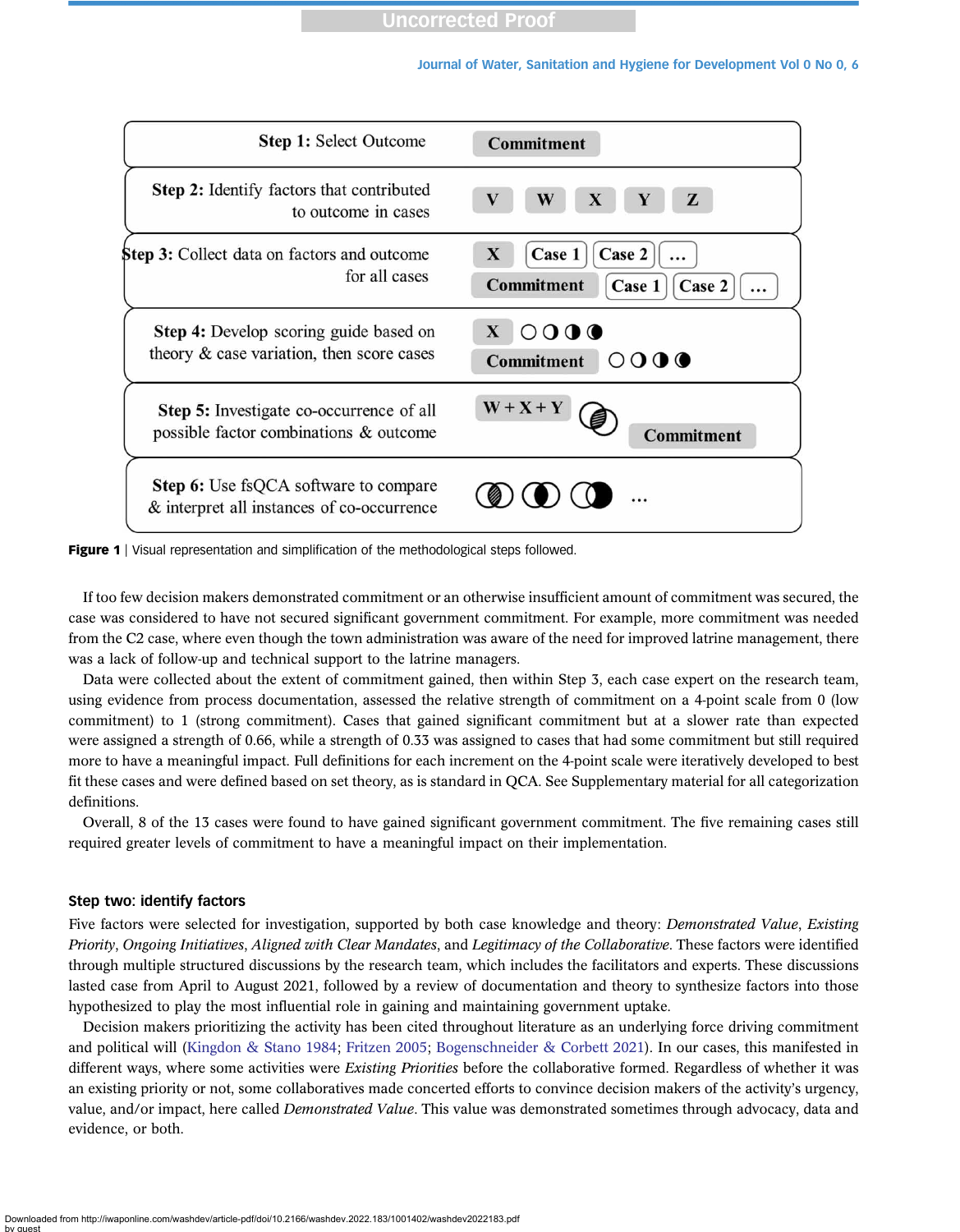Path dependency theory tells us that activities with ongoing efforts are more likely to gain government commitment because they allow for policy continuity [\(Pierson 2000\)](#page-12-0). This aligns with our cases as some had the presence of Ongoing Initiatives, where momentum and ideas were already flowing about the topic. In other cases, collaboratives ensured their activities Aligned with Clear Mandates of government entities and made substantive efforts to convince decision makers that supporting the activities would help fulfill their mandates.

Finally, policymaking literature argues that credibility of the intermediary entity who is proposing policies heavily influences commitment by policymakers [\(Bogenschneider & Corbett 2021\)](#page-11-0). This aligns with our cases as significant efforts were made to build the Legitimacy of the Collaborative, ensuring that decision makers saw the collaborative itself as a legitimate entity. This legitimacy was gained by the collaborative using a variety of strategies including consistent messaging and continuous updating, gaining permission from higher levels of government first, involving decision makers in problem identification, formal agreement through memorandums of understanding, and the conveners demonstrating long-term commitment (Table 2).

#### Step three: assess factor and outcome presence and score cases

This study then investigated how all of these factors – Existing Priorities, Demonstrated Value, Ongoing Initiatives, Aligned with Mandates, and Legitimacy of the Collaborative – worked alone or together in combination to contribute to collaboratives building government commitment for their focus areas. Using the data collected, alongside deep case knowledge, the extent to which each factor and outcome was present in each case was systematically scored by the research team through a process called indirect calibration (see [Basurto & Speer 2012](#page-11-0)). Rather than 'scores', indirect calibration assigns 'set categorizations' (Fully Present, Partially Present, Partially Absent, Fully Absent) to qualitative statements in line with set theory, case knowledge, and theoreti-cal knowledge ([Ragin 1987](#page-12-0)). An example for qualitative statements assigned to set categorizations for the factor *Aligned with* Clear Mandates is given in [Table 3.](#page-7-0) Set categorizations for all factors are provided in the Supplementary material.

Set categorizations were assigned systematically based on documentation and case knowledge of the members of the research team with closest knowledge of the cases. Once each case expert assigned categorizations based on case knowledge and backed by documentation, the first author worked with all individuals to ensure consistency and to re-define and refine set categorizations as needed. Iterative refinement used set logic to emphasize the differences that occurred between cases when variation occurred. Once all scores were assigned for all factors and all cases, the result was a data matrix reflecting the extent to which each of the five factors were in the set of each of the 13 cases ([Table 4](#page-7-0)).

#### Step four: systematically investigate influential relationships

Using the software fsQCA 3.0, we systematically compared and quantified the set relationships between the outcome and all possible combinations of the factors that varied across cases. All cases were used for each comparison, for example when investigating contributors to *Commitment*, cases that did not gain sufficient *Commitment* were used as counterfactuals.<sup>1</sup> One example of a set relationship comparison is as follows: how often did cases with both *Demonstrated Value* and Ongoing

| Factor                                | Definition that emerged from this study                                                                                                   |
|---------------------------------------|-------------------------------------------------------------------------------------------------------------------------------------------|
| <b>Existing Priority</b>              | Decision makers prioritized the activity before the collaborative formed, but they had not necessarily taken<br>action on it.             |
| Demonstrated Value                    | The collaborative convinced decision makers of the activity's value, impact, and/or urgency.                                              |
| <b>Ongoing Initiatives</b>            | Initiatives such as legislation or programs heavily related to the activity topic were already underway when<br>the collaborative formed. |
| Aligned with Clear<br><b>Mandates</b> | Activities clearly fit within the mandate of a government entity.                                                                         |
| Legitimacy of the<br>Collaborative    | The collaborative proposing activities are seen as a credible, legitimate, and trustworthy entity.                                        |

Table 2 | Factors investigated in the current study for their role in building government commitment, either alone or in combination

 $1$  Counterfactuals are used to check that the factor combinations only contribute to commitment and not to the absence of commitment.

Downloaded from http://iwaponline.com/washdev/article-pdf/doi/10.2166/washdev.2022.183/1001402/washdev2022183.pdf by guest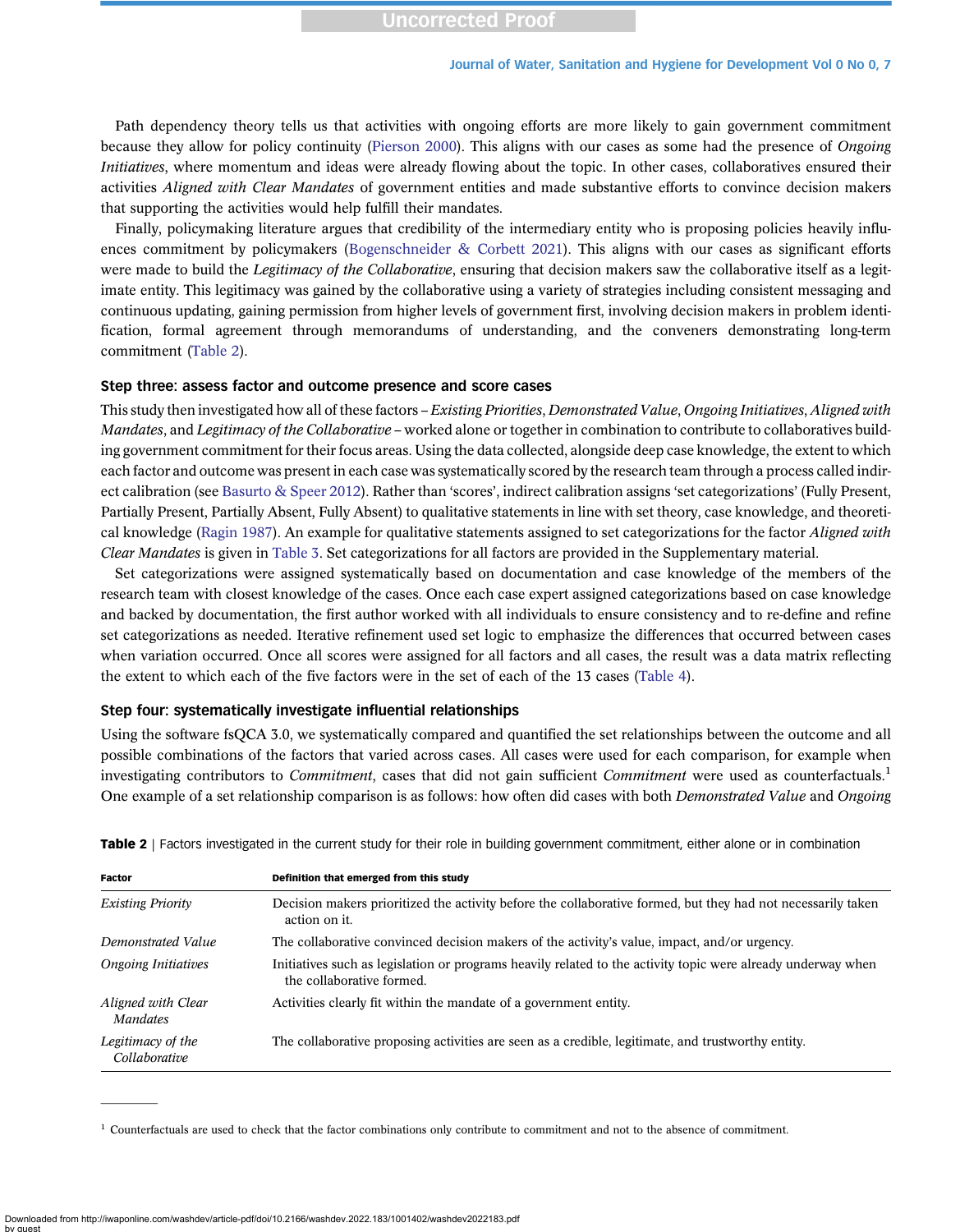| Set<br>categorization | Definition for this group of cases                                                                                                                                                                                 |
|-----------------------|--------------------------------------------------------------------------------------------------------------------------------------------------------------------------------------------------------------------|
| <b>Fully Present</b>  | The activities in the focus area clearly fit within an existing mandate of the relevant sector offices, with clear roles and<br>responsibilities.                                                                  |
| Partially<br>Present  | The activities in the focus area fit within a few overlapping government mandates and thus are not entirely clear.                                                                                                 |
| Partially<br>Absent   | The specific activity is not the responsibility of the local government <i>at the scale the collaborative is operating</i> , but it is<br>still somewhat related to one of their mandates.                         |
| <b>Fully Absent</b>   | The specific activity is not the responsibility of the local government such as if it was the responsibility of a non-<br>government entity, such as private sector, non-government organizations, or communities. |

#### <span id="page-7-0"></span>Table 3 | Set categorizations for aligned with clear mandates

Table 4 | Set membership classifications of all four factors for all cases

| Case           | <b>Mandate</b> | Ongoing<br><b>Initiative</b> | <b>Existing</b><br><b>Priority</b> | Value<br><b>Demonstrated</b> | Legitimacy | Commitment |
|----------------|----------------|------------------------------|------------------------------------|------------------------------|------------|------------|
| A <sub>1</sub> |                |                              |                                    |                              |            |            |
| A2             |                | ◎                            | ◎                                  |                              |            | Ø          |
| A3             |                |                              | Ø                                  | Ø                            |            | Ø          |
| B1             |                | Ø                            |                                    |                              |            | Ø          |
| B2             | ☺              | ◎                            |                                    |                              |            | ☺          |
| <b>B3</b>      |                |                              | ◎                                  | ◎                            |            | ◎          |
| C1             |                |                              | ☺                                  |                              |            | Ø          |
| C2             | ☺              |                              |                                    | ◎                            |            | ☺          |
| D1             |                |                              | ☺                                  |                              |            |            |
| D <sub>2</sub> | ◎              |                              |                                    |                              |            | ◎          |
| E1             |                |                              |                                    |                              |            |            |
| E2             |                |                              |                                    |                              |            |            |
| E3             |                |                              |                                    | ☺                            |            |            |

(iii), Fully Absent;  $\bigcirc$  Partially Absent;  $\bigcirc$  Partially Present;  $\bigcirc$ , Fully Present.

Initiatives fully present also have Commitment fully present, and how often did cases that did not have Demonstrated Value nor Ongoing Initiatives not gain Commitment? Partial presence and partial absence were also investigated but not listed in the example.

Case knowledge guides the entire process, supplemented by two validity measures. The validity measures represent two slightly different ways of looking at the set relationship, one from the perspective of the factors and one from the perspective of the outcome. 'Consistency' focuses on the factors. Higher consistency values  $(>0.80)$  mean that most of the times that combination of factors was present, the outcome was present. 'Coverage' instead looks from the outcome's perspective. Higher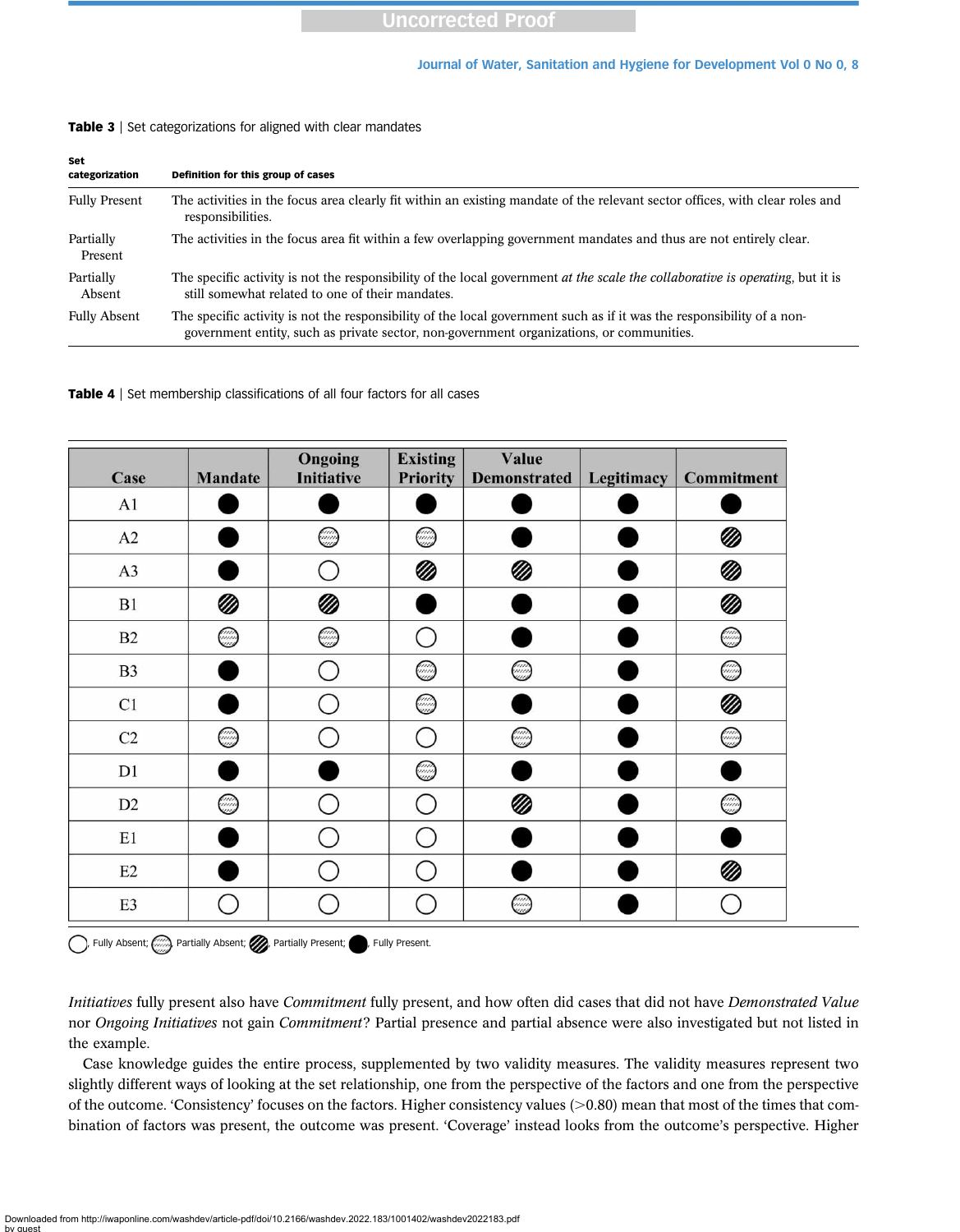coverage values  $(0.80)$  mean most of the times the outcome appeared, it was explained by the given combination of factors. Results that match case knowledge and have consistency values above 0.80 are widely considered to be reliable by QCA researchers, but values closest to 1.0 remain the strongest ([Ragin 1987;](#page-12-0) [Kaminsky & Jordan 2017](#page-12-0)).

# RESULTS AND DISCUSSION

This investigation focused on how different combinations of factors contribute to building government commitment, and the results identify the most influential combinations that can reliably build commitment. First, before presenting the results of fsQCA, we discuss the only factor that was present in all cases, regardless of whether they gained commitment or not: Legitimacy of the Collaborative. Its presence in all cases is evidence of its fundamental importance, but also prevented us from investigating it in the cross-case analysis due to the lack of variance. After discussing *Legitimacy of the Collaborative*, we present a single combination of factors, or 'pathway', that was found to be the most influential driver of commitment in the cases studied. We interweave the results with discussions of the implications of these results and advice for collaborative approaches who seek to build government commitment.

### Legitimacy of the collaborative is foundational

All five collaboratives included in this study were seen as legitimate and credible entities. The collaboratives involved decision makers either directly or indirectly in identifying the problem areas and would regularly update them on progress and challenges. Transparency and consistent messaging were prioritized during discussions with decision-makers. All collaboratives had formal Memorandums of Understanding, and many had Terms of Reference documents detailing roles and responsibilities. The conveners of the collaborative had good reputations, demonstrated long-term commitment to the locality, and gained permission from higher levels of government before starting activities. This factor, while critical, could not be further included in the analysis because the QCA methodology cannot investigate factors that do not vary across cases. In addition, as some of the researchers of this study managed and/or facilitated the collaboratives, there are biases preventing us from fully investigating perceptions of legitimacy. This opens up an area for future research to more deeply investigate, specifically regarding the ways in which collaboratives are seen as legitimate by different entities and stakeholders.

#### Aligning with mandates and demonstrating value create a pathway for commitment

One combination of factors that allowed cases to gain government commitment clearly emerged from the comparative analysis (Figure 2). Collaboratives that are seen as legitimate and credible can reliably gain government commitment on their activities when the activities are Aligned with Clear Mandates and the collaborative Demonstrated Value of the activities. This pathway proved to be highly reliable, in that every instance where these two factors were present, commitment was gained (consistency  $= 1.0$ ) and this accounted for nearly all cases that gained strong commitment (coverage  $= 0.88$ ). Thus,



Figure 2 | Combination of conditions contributing to government commitment.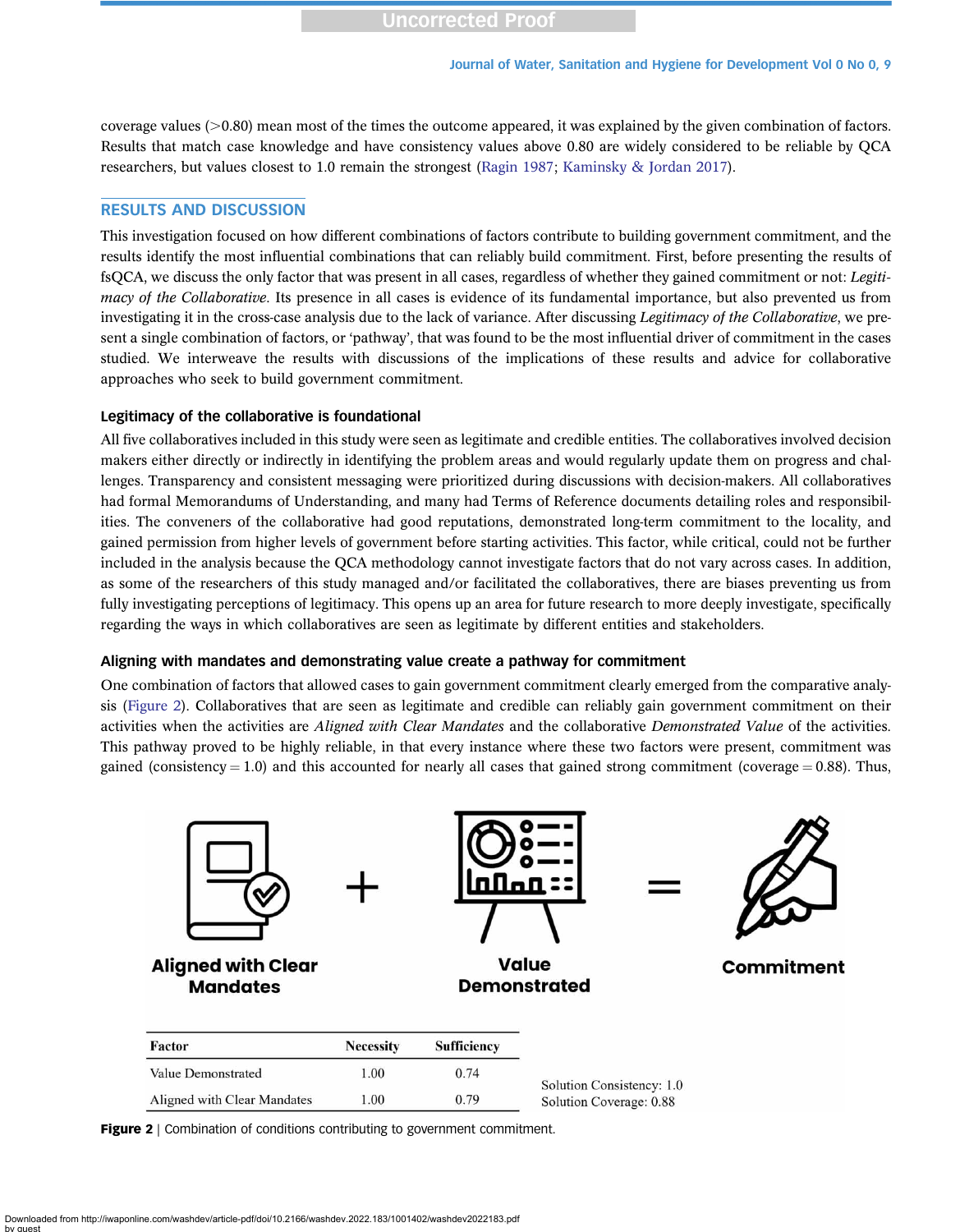these two factors together had a stronger influence on government commitment than the other factors of Ongoing Initiatives and Existing Priorities.

#### Align activities with clear mandates

Collaboratives working toward improving public services are, by definition, seeking to work in domains where government is the legally responsibility entity, thus their efforts should align with the mandates of government. This idea is particularly wellestablished in the Ethiopia and Uganda WASH sectors, for example, one of the pillars of the Ethiopia ONE WASH program is alignment with government mandates ([The Federal Democratic Republic of Ethiopia 2019\)](#page-12-0). In line with this sentiment, the results of this study show that in order for collaborative approaches to gain commitment from decision-makers, they must align their activities within and in support of existing mandates. For example, in 2017, a Collaborative A was formed in one district within a larger Zone in Ethiopia, comprised of stakeholders from the water, health, finance, and administrative offices of the District and Zone as well as non-governmental organizations, local universities, and community representatives. Over the course of a few meetings, they identified key desired outcomes of maintenance, monitoring, and master planning as leverage points to strengthen rural water services in the district. They knew that maintenance and master planning fell within the mandate of the District Water Office while most monitoring activities unfold at a larger scale and thus are predominantly the responsibility of the Zone Water Department. Thus, as activities were planned and it came time for implementation, the District Water Office Head was targeted for the maintenance and master planning activities while the Zone Water Department Head was targeted for the monitoring activities.

We do not mean to suggest that the issues faced by collaboratives can fit neatly within a single entity's mandate. On the contrary, these problems are complex, often either spanning the mandates of multiple entities or stuck in between misaligned mandates. For this reason, they require cross-sectoral collaboration to solve. Since government entities may exhibit fragmentation or are otherwise not 'joined up', strategic framing issues in different ways helps to clearly communicate to different public actors both why and how the issue is aligned with their portfolio of responsibilities.

If existing mandates are not *clear*, collaboratives need to work together with local government to clarify mandates and establish clearer roles and responsibilities within the country's legal framework. Unclear mandates were a challenge for the collaboratives focused on small-town sanitation, where before the collaborative formed, the reality on the ground was that government actors would push responsibilities of fecal sludge disposal site preparation to one another: the municipality would push the responsibility to the utility, the utility to the health office, and the health office to the environmental protection office. The mandate was clearly the responsibility of the town government as a whole, certainly, but it was unclear which town department or office held that mandate. Both collaboratives that sought to establish fecal sludge dumping sites in their respective towns faced this issue (D1, C1), and as a result they could not simply design the activities to fit within existing mandates. Instead, both collaboratives made significant efforts to clarify mandates for the fecal sludge dumping site and achieved consensus on clear roles and responsibilities for each office that played a role.

Understanding existing mandates is critical for implementers of collaborative approaches. Government decision makers are not a monolith or a single entity whose commitment must be gained. Different government entities and decisionmaking bodies need to be targeted for different types of activities. Effectively, it matters  $who$  the decision makers are. In our Ethiopia small-town sanitation collaboratives (C, D), the decision makers are the town administration with inputs from the town offices. In the Ethiopia rural water collaboratives (A, B), the decision makers were the District Administration advised by the district WASH sector offices. For some activities, both District-level and Zonal-level officials were the decisionmaking bodies (A2, B2) while other activities fell within the decision-making power of woreda-level officials only (A1, A3, B1, B3). Finally, in the Uganda rural water collaborative (E), decision makers for one desired outcome were the District Council (E1), the Chief Administrative Officer for another (E2), and technical staff for the final (E3). Thus, conveners of collaborative approaches, and the collaboratives themselves, need to have a strong working knowledge of local politics and decisionmaking dynamics before embarking on their work. Tools such as the political economy analysis ([Kempster & Hueso](#page-12-0) [2015](#page-12-0)) can be used to build this knowledge.

#### Demonstrate value of activities through evidence-based advocacy

Our results showed that value demonstration is a further necessary step. Governments, and particular local governments, have myriad responsibilities and competing priorities. Therefore, to get their buy-in for a collaborative's focus areas, it was imperative that the collaboratives showed decision makers how the activities will make a significant impact.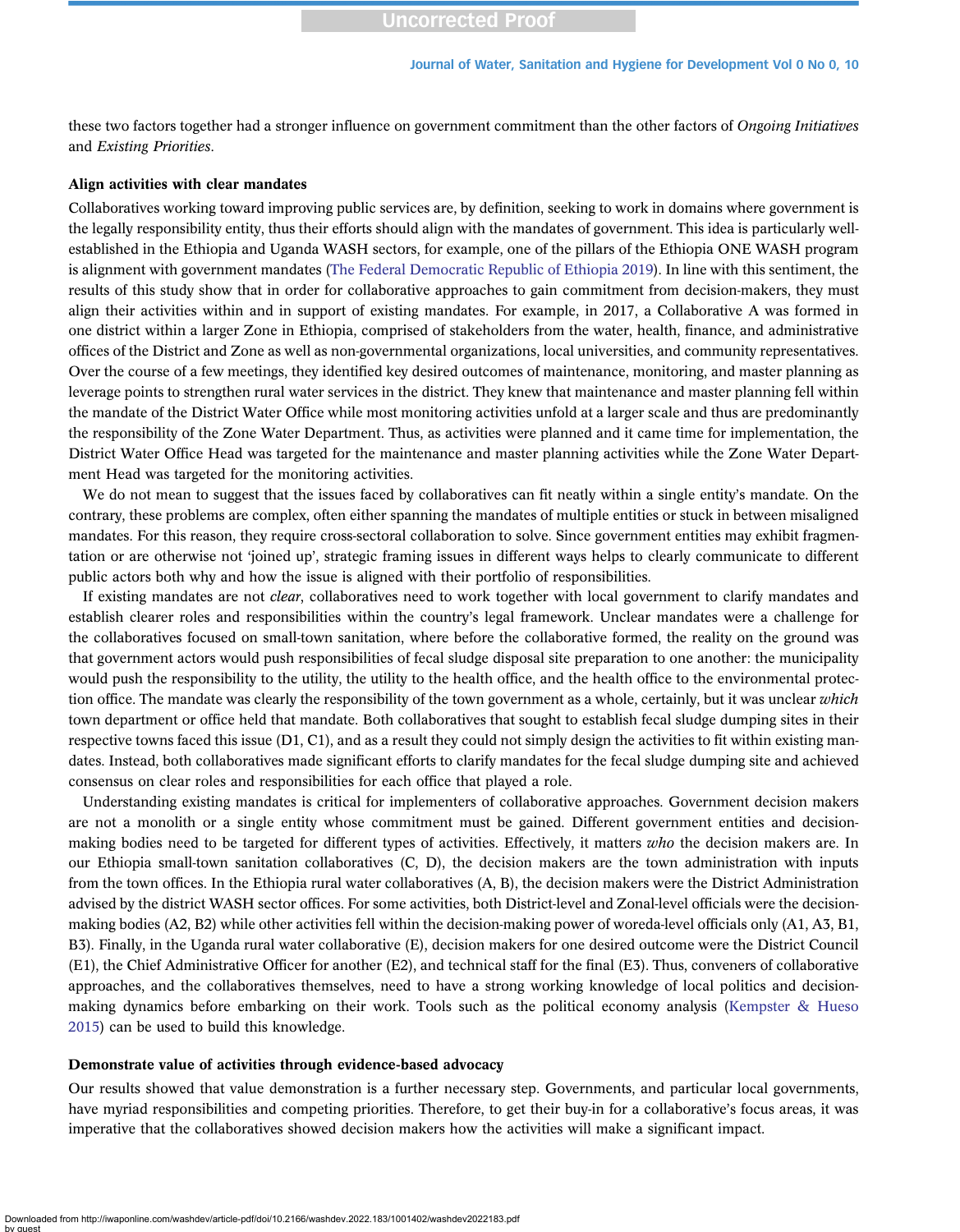One way collaboratives demonstrated value was by using comprehensive systems assessments to reveal leverage points where single WASH interventions could lead to a wider change in the performance of local systems. These technical results were followed with advocacy to convince decision makers of the urgency, impact, and value of the activities. In addition, relationship building and trust between the government and the collaborative gave greater weight to the issues raised in such assessments.

Demonstrating value of one desired outcome can come at the cost of demonstrating value of other desired outcomes, as was shown in the D Collaborative. In D1 and D2, a comprehensive town-wide assessment of sanitation was conducted, revealing that 80% of the town's fecal sludge was being unsafely disposed into the groundwater and nearby river. This affected the lives and livelihoods of the towns' citizens, but the decision makers were unaware that such a large portion of the fecal sludge was unsafely disposed. The assessment revealed that a primary reason that fecal sludge was unsafely disposed was that there was no designated disposal facility and thus most of the waste collected by vacuum trucks was released into the river. While the assessment also revealed that there were inadequate management practices for communal and public latrines, it also showed that this was a far less pressing issue than the lack of a proper disposal facility. The results were presented to the decision makers, which clearly proved the value of the disposal site (D1), making it a top priority. At the same time, the D Collaborative's second desired outcome, communal latrine management (D2), was seen as a lower priority item in comparison.

#### Commitment can be gained amidst turnover and shifting priorities

Commitment can also be influenced by a variety of events and factors outside of the control of collaborative approaches. Rampant turnover, shifting political dynamics, and unpredictable events such as natural disasters can quickly change decision-makers' priorities and challenge efforts to secure commitment for a particular issue ([Naiga](#page-12-0) et al. 2015; [Pugel](#page-12-0) [et al.](#page-12-0) 2021). Many of the collaboratives included in this study faced turnover or shifting priorities over the course of the 4 years of study, and yet many still were able to secure commitment from relevant decision makers. This ability to secure commitment amidst turnover and shifting priorities is reflected in the results, where the two factors related to existing efforts, Existing Priorities of decision makers and Ongoing Initiatives, were not necessary to achieve government commitment, and thus dropped out of the final pathway. In the fsQCA process, this occurs when factors are present in some cases that gained commitment and absent in others. This means that the role they played in driving commitment was relatively low compared to ensuring activities are *Aligned with Clear Mandates* and *Demonstrating Value*. These findings do not entirely align with existing literature on decision-making, which emphasizes the importance of ongoing initiatives and existing priorities. This inconsistency is likely because many WASH service delivery systems in Ethiopia and Uganda are challenged by weak governance. When institutions and governance structures are weak, WASH systems over-rely on individual commitments and relationships – and, when paired with turnover and other political dynamics, this can create contexts where priorities can suddenly and unpredictably shift. It is thus reassuring that cases can obtain government commitment even amidst these conditions.

#### Commitment does not guarantee action

Collaborative approaches rely on uptake from government decision makers in order to make progress [\(Pugel](#page-12-0) *et al.* 2021). We investigate what contributes to one component of 'government uptake', government commitment. The other component, having the capacity to follow through on commitments, is an equally important component of uptake. Follow-through on commitments requires having implementing capacity, including adequate funding, skills, staffing, and other capacities [\(van](#page-12-0) [Steenbergen & Kumsa 2015](#page-12-0)); however, low capacity and inadequate financing mechanisms remain the reality of many WASH contexts.

# **CONCLUSION**

This study is timely for two reasons. First, collaborative approaches are increasingly applied in the WASH sector because they are seen as well-suited to addressing complex problems that by nature cannot be solved by any single entity. Second, recent research has identified that government commitment is critical for progress of collaborative approaches. Thus arises the need for well-founded strategies for how collaborative approaches can gain and maintain government commitment. This study filled this gap by comparing 13 instances where significant commitment either was or was not gained by collaborative

Downloaded from http://iwaponline.com/washdev/article-pdf/doi/10.2166/washdev.2022.183/1001402/washdev2022183.pdf by guest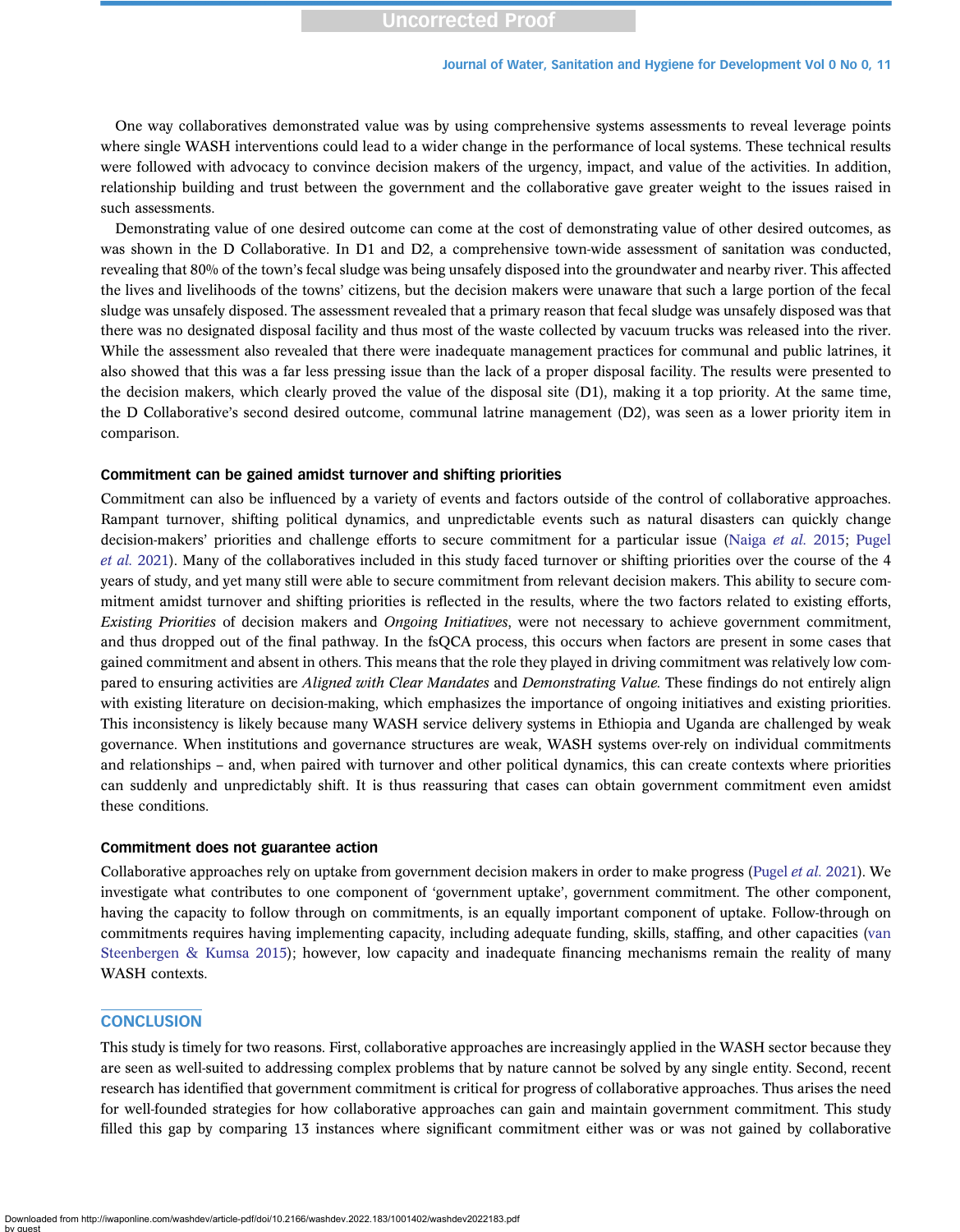<span id="page-11-0"></span>approaches, and systematically investigating all possible combinations of five key factors that could contribute to government commitment using Qualitative Comparative Analysis.

The results revealed that collaboratives must be seen as legitimate and credible entities that decision makers can trust. Collaboratives must then align the activities within clear government mandates and demonstrate value, impact, and urgency of the activities to the most relevant decision-making bodies. We advise all conveners of collaborative approaches to ensure that they have a working knowledge of local decision-making dynamics before they start their programs. This strategy, quite notably, does not rely on existing efforts or priorities, meaning that commitment can be gained amidst turnover and political dynamics. Finally, it is critical to note that obtaining commitment does not guarantee action. Follow-through on commitments relies on government entities having the capacities and financing mechanisms available to catalyze action.

#### ACKNOWLEDGEMENTS

The impetus for this study was born out of many conversations with individuals who have thought about the interface of government uptake and collaborative approaches for many years, including Shawn Peabody, Elizabeth Jordan, and Dan Hollander. We especially thank those from contexts that were not able to be included in this study, including Elizabeth Buhungiro, Joel Mukanga, and Adam Harvey from Whave Solutions; Rob Hope, Johanna Kohler, and Cliff Nyaga from Oxford and Rural Focus, Ltd; Tedla Mulatu and Laura Brunson from Millennium Water Alliance; and Jonathan Annis and Sam Mutono from the Uganda Sanitation for Health Activity. We also would like to thank those who have supported the cases included in this study, including Lucia Henry from Tetra Tech and Betelhem Hailegiorgis, John Butterworth, Jane Nabunnya Mulumba, Bret McSpadden, and others from IRC Ethiopia and IRC Uganda. This work would not have been possible without the organizations and government entities who are members of, and lead, the collaboratives who are the ones working constantly to gain commitment for their efforts.

#### FUNDING

This work was completed with financial support from the Sustainable WASH Systems Learning Partnership through USAID under the terms of the Cooperative Agreement AID-OAA-A-16-00075 to the University of Colorado Boulder. The contents are the responsibility of the University of Colorado Boulder Sustainable WASH Systems Learning Partnership and do not necessarily reflect the views of USAID or the United States Government.

# CONFLICT OF INTEREST

The authors declare no conflict of interest.

#### DATA AVAILABILITY STATEMENT

All relevant data are included in the paper or its Supplementary Information.

#### **REFERENCES**

- Ansell, C. & Gash, A. 2007 [Collaborative governance in theory and practice](http://dx.doi.org/10.1093/jopart/mum032). Journal of Public Administration Research and Theory 18, 543–571. doi:10.1093/jopart/mum032.
- Basurto, X. & Speer, J. 2012 [Structuring the calibration of qualitative data as sets for qualitative comparative analysis \(QCA\).](http://dx.doi.org/10.1177/1525822X11433998) Field Methods 24, 155–174. doi:10.1177/1525822X11433998.
- Bogenschneider, K. & Corbett, T. 2021 Evidence-based Policymaking: Envisioning a New Era of Theory, Research, and Practice, 2nd edn. Routledge.
- Darteh, B., Moriarty, P. & Huston, A. 2019 How to Use Learning Alliances to Achieve Systems Change at Scale. IRC, The Hague, The Netherlands.
- Eliasson, J. 2013 Deputy Secretary-General's Statement on the Release of the 2013 Progress Update on the 2012 Sanitation and Water For All High Level Meeting Commitments. UN.org. Available from: [https://www.un.org/sg/en/content/dsg/statement/2013-08-14/deputy](https://www.un.org/sg/en/content/dsg/statement/2013-08-14/deputy-secretary-generals-statement-release-2013-progress-update)[secretary-generals-statement-release-2013-progress-update](https://www.un.org/sg/en/content/dsg/statement/2013-08-14/deputy-secretary-generals-statement-release-2013-progress-update) (accessed 8 January 2021).
- Fritzen, S. 2005 Beyond 'Political Will'[: how institutional context shapes the implementation of anti-corruption policies.](http://dx.doi.org/10.1016/S1449-4035(05)70061-8) Policy and Society 24, 79–96. doi:10.1016/S1449-4035(05)70061-8.
- Gray, B. & Purdy, J. 2018 Collaborating for Our Future: Multistakeholder Partnerships for Solving Complex Problems. Oxford Scholarship Online.